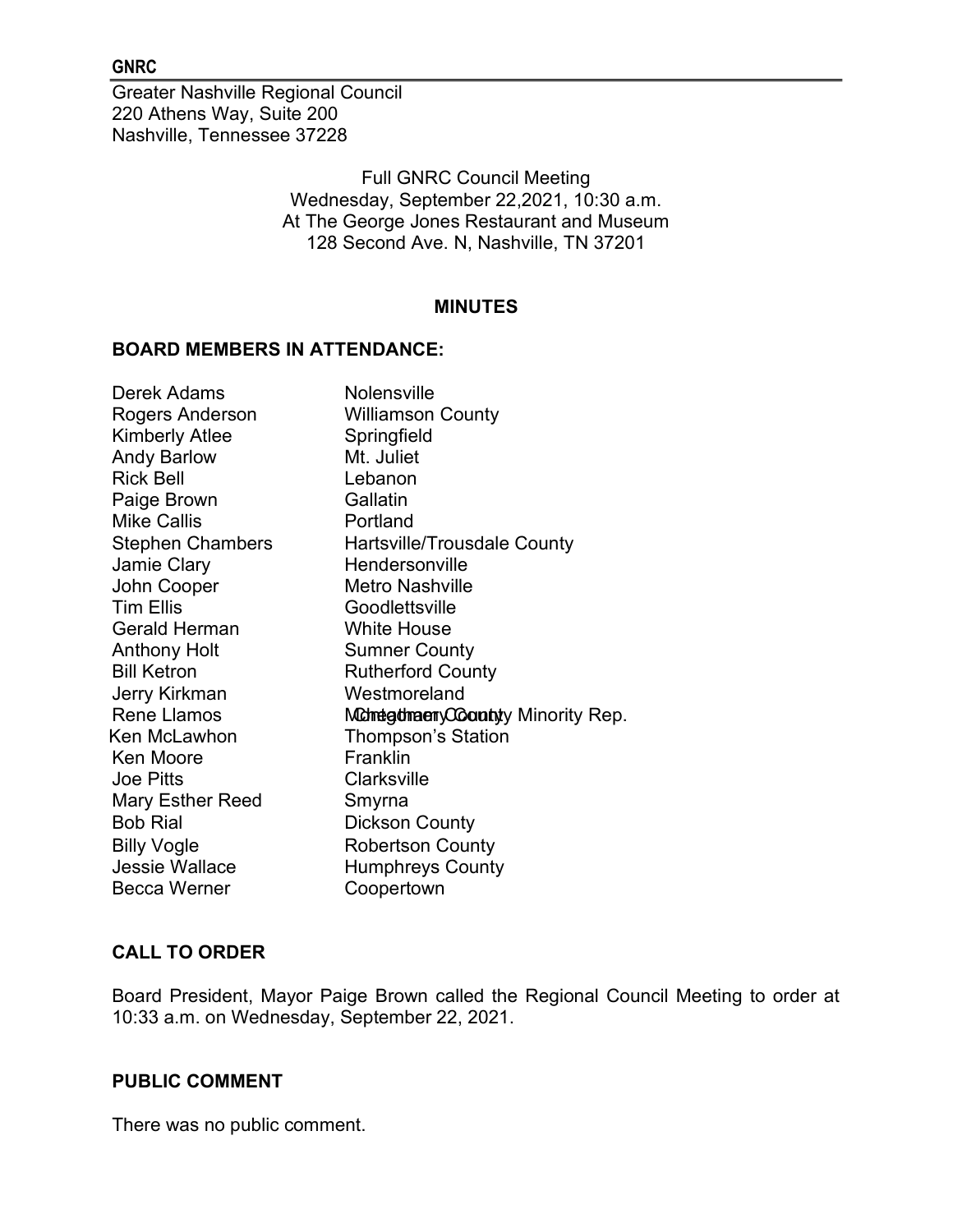# INFORMATIONAL ITEMS

### Year in Review

Mr. Michael Skipper, GNRC Executive Director, said that this is the meeting for the full membership of the GNRC which is 93 members. He said at the luncheon the annual report will be presented. The report can be found at www.gnrc.org/annualreport

He thanked everyone for coming.

#### BUSINESS ITEMS

### a) Resolution GNRC 2022-01 Adopting the FY 2022 Annual Work Program and Budget

Mayor Joe Pitts, GNRC Treasurer, said that GNRC operates on the state fiscal year which is July 1 – June  $30<sup>th</sup>$ . The Annual Work Program and Budget is adopted each September by the full Council body. The budget is developed closer to the beginning of the federal fiscal year given the significance of the federal grant funding. A continuation budget was adopted in June to fund operations through September.

Mr. Skipper said that the GNRC typically receives 59% of the budget from federal funds, 25% from state funds and 16% from local funds. Our FY2022 budget shows \$22.1M in annual revenue. This is a 36% increase over FY 2019.

The FY 2022 budget highlights are:

- 1. Membership dues increase from \$.31/capita to \$.35/capita based on the U.S. Census estimates for 2019
- 2. Increase of \$1,000 in base fee for On-Call Planning Subscriptions
- 3. Salary increases for staff hired before July 1 and other adjustments for promotions, reclassifications, and pay equity
- 4. Infusion of CARES Act, American Rescue Plan Act, and other Supplemental Appropriations for Aging and ECD Programs
- 5. Funds to procure a consultant to assist in identifying opportunities to meet short and long-term office space needs

For more information www.GNRC.org/annualbudget

Mayor Jamie Clary moved to approve the GNRC Resolution 2022-01 adopting the FY 2021-22 annual work program and budget. Mayor Pitts seconded. The motion passed unanimously.

### b) Resolution GNRC 2022-02 Setting the Membership Dues Rate at 35 Cents per Capita

Mr. Skipper said that the membership dues are assessed annually at \$.31/capita based on the most recently published U.S. Census figures. The rate was last adjusted in 2017 with the objective to allocate 23.0 cents for programming and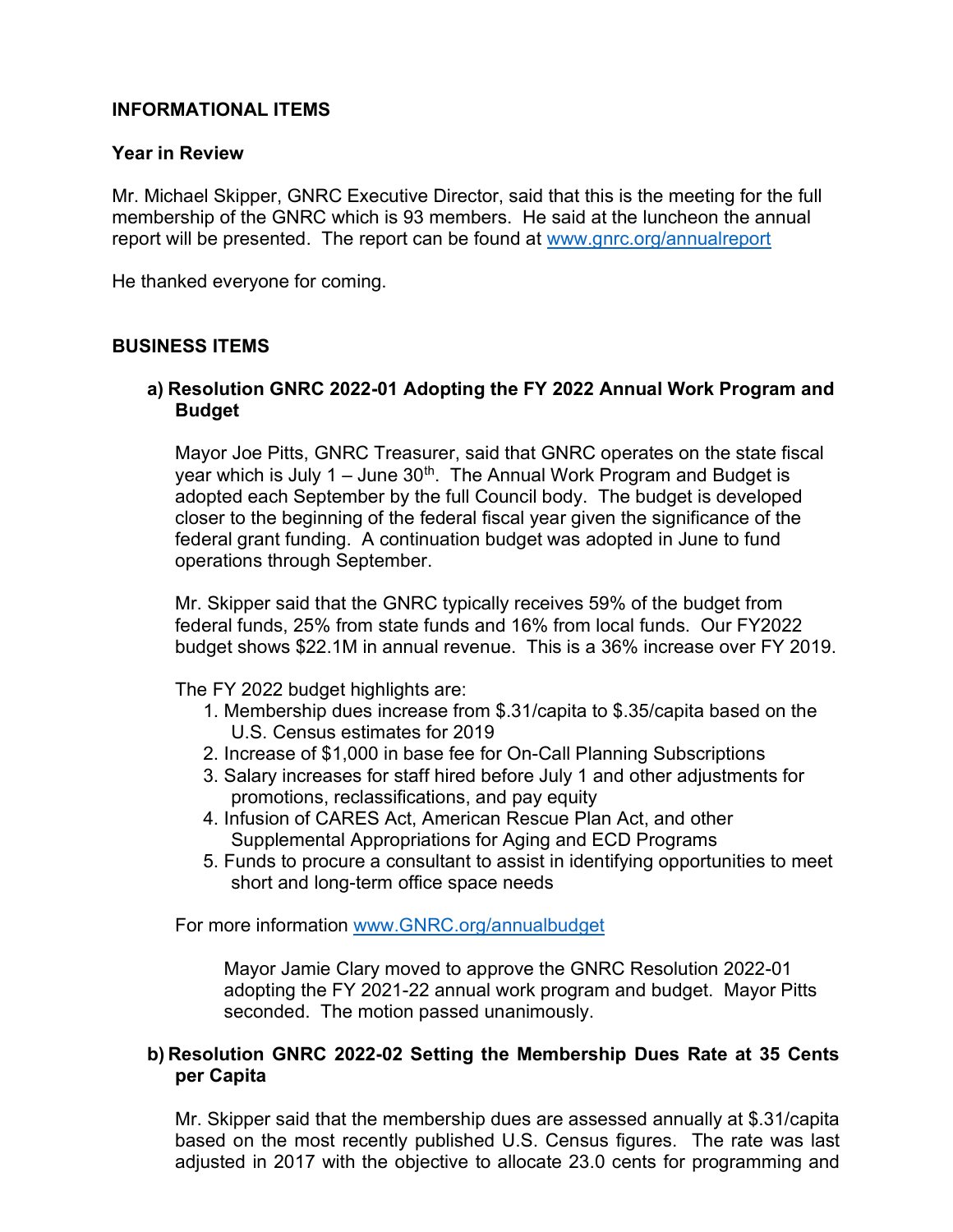match, 2.5 cents for cash reserves, 2.0 cents for capital fund, and 3.5 cents for government affairs.

Mayor Clary moved to adopt GNRC Resolution 2022-02 Setting the Membership Dues Rate at 35 cents per capita. The motion was unanimously approved on the second by Mayor Pitts.

#### c) Election of Officers

Mr. Skipper said the slate of officers is:

President Paige Brown, Gallatin Mayor Vice-President Bob Rial, Dickson County Mayor Treasurer Joe Pitts, Clarksville Mayor Secretary Mr. Michael Skipper, GNRC Executive Director (non-voting member)

These officers have served one year and have agreed to serve a second term.

With no nominations from the floor, Mayor Anthony Holt moved to accept the slate as presented. Mayor Bill Ketron seconded. The motion passed unanimously.

### d) Certification of the Executive Board

Mr. Skipper said that the full council consists of 93 members and includes 13 county mayors and executives, 52 mayors of cities or towns, 2 members of the TN General Assembly and 26 appointments representing the interests of the business community and minority populations and meets once a year. The Executive Board is empowered by act of the full council to act on its behalf the rest of the year.

The Executive Board is made of the council officers, the two Legislative representatives, a large city representative appointed by the President, a small city representative appointed by the President, minority representation from the counties with the highest rate of minority population (Trousdale, Davidson, Montgomery, and Rutherford). The rest of the Board comes from each county and the communities within.

Mr. Skipper said that any member of the council is encouraged to come to the Executive Board meetings.

Mayor Pitts moved to approve the Executive Board to act on behalf of the full council with Mayor Bob Rial seconding. The motion passed unanimously.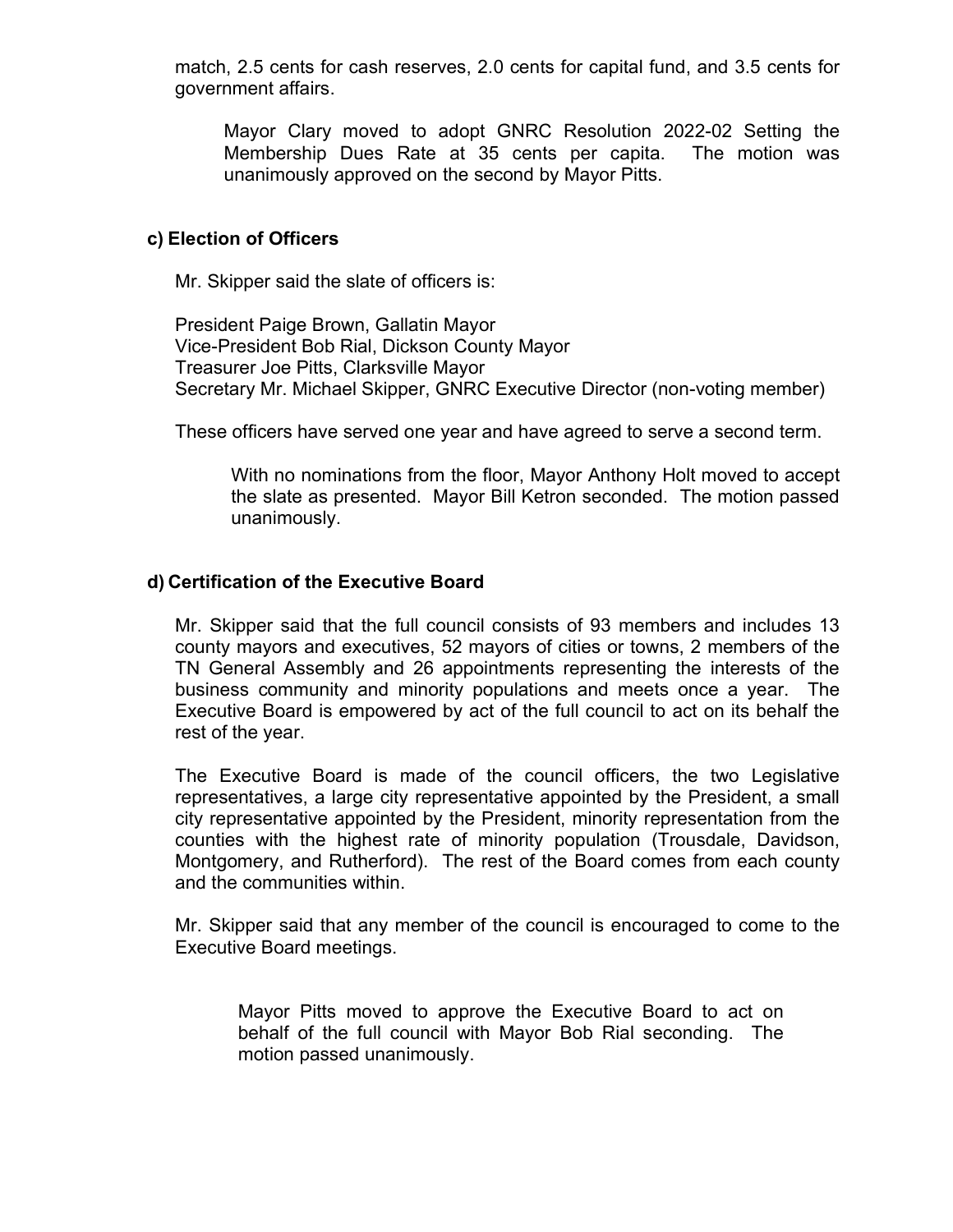### e) Resolution GNRC 2022-03 Amending the CARES Act Revolving Loan Fund Program Plan

Ms. Angela Hubbard, Director of Economic and Community Development, said that the proposed amendment is intended to streamline the loan approval process to make funding more quickly available to small businesses. It will

- 1) Increase maximum loan amount from \$250,000 to \$500,000
- 2) Eliminate requirement that a business had to exist a full 12 months prior to COVID-19 outbreak
- 3) Eliminate the requirement for certain historical documentation
- 4) Eliminate the requirement that a business could not change ownership
- 5) Create a GNRC loan review committee to review requests of up to \$100,000 to be approved by the GNRC President

Mayor Holt moved to adopt GNRC Resolution 2022-03 Amending the CARES Act Revolving Loan Fund Program Plan. Mayor Pitts seconded and the motion passed unanimously.

### REGULAR REPORTS

# a) PRESIDENT'S REPORT

Mayor Brown thanked the staff for their hard work especially during the past couple of years. She said that the staff's passion and contribution to the communities is amazing. The Board needs to convey all that this organization does and resources that GNRC provides to the jurisdictions.

She said that she is excited for the coming year. She said that the mayors really support each other which enhances the region.

### b) EXECUTIVE DIRECTOR'S REPORT

Mr. Skipper thanked the staff for their hard work getting ready for this meeting. He said their work is strategic to improvement of the quality of life for the area.

He introduced the new members in leadership roles who joined GNRC in the past year .

- 1) Ms. Candi Henry is the new Chief Legal Counsel
- 2) Ms. Megan Nelson is the Finance Director
- 3) Ms. Jessica Hill is the new Director of Community and Regional Planning

### OTHER BUSINESS

Mayor Ken Moore said that Mayor Brown has been elected 3rd Vice-President of TN Municipal League and was named Mayor of the year. Mayor Brown received a standing round of applause.